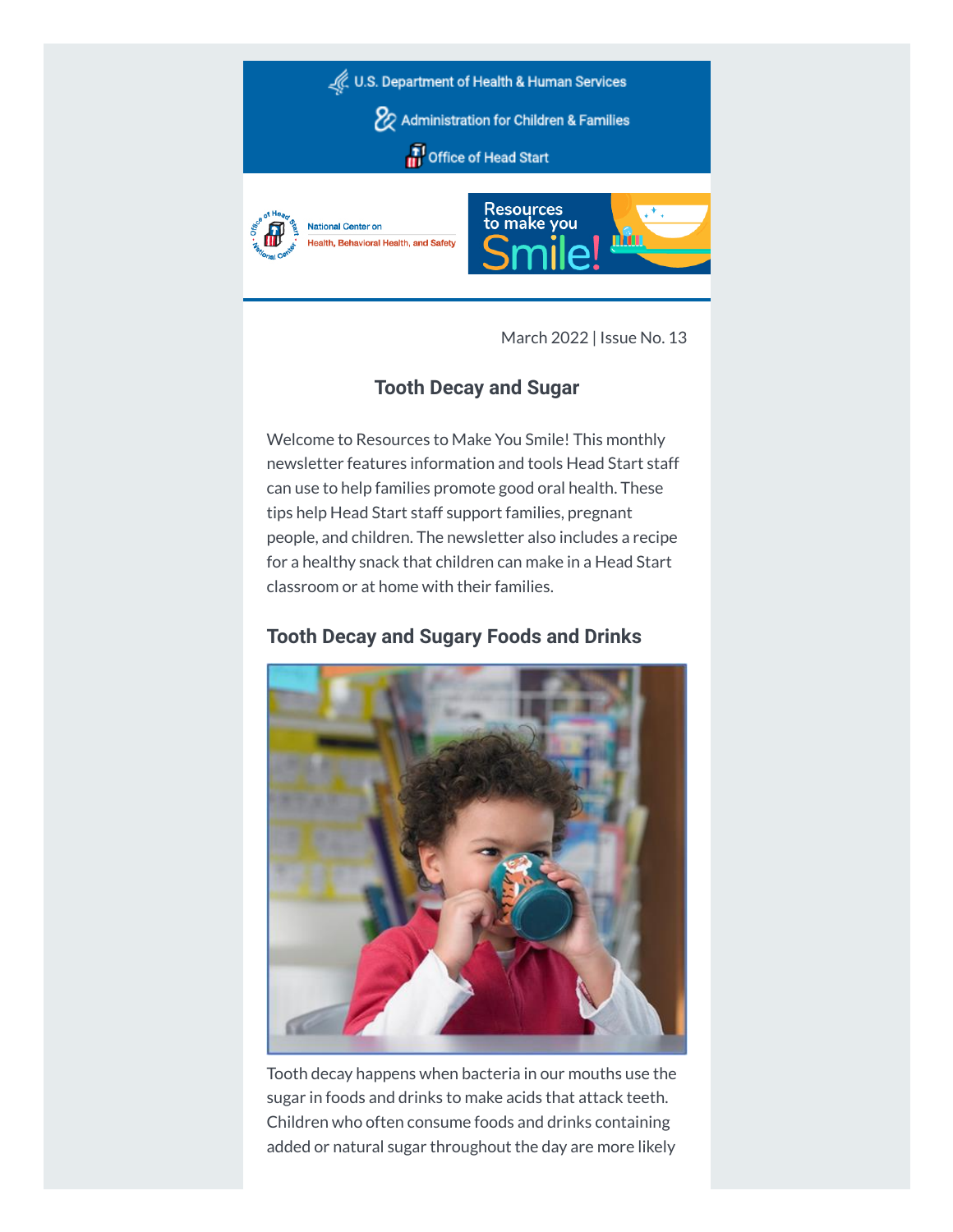to develop tooth decay than children who consume them less often.

Explore the **[Understanding](https://hendall.createsend1.com/t/j-l-ziuiluk-l-i/) How Sugar Contributes to Tooth Decay** tip sheet to find out how consuming foods and drinks containing sugar can increase a person's risk for developing tooth decay. Learn how to read ingredient lists on food labels to identify sugar in foods and gather tips to share with parents about limiting their child's sugar intake.

#### **National Nutrition Month**

March is **National [Nutrition](https://hendall.createsend1.com/t/j-l-ziuiluk-l-d/) Month** and a great time to promote healthy eating to help prevent tooth decay. Use the resources below to raise staff and parents' awareness about the importance of children's oral health. Learn about activities that can be done in the classroom and virtually with families.

#### **Cook's Corner: Recipes for [Healthy](https://hendall.createsend1.com/t/j-l-ziuiluk-l-h/) Snacks**

Find recipes to make in the classroom, include in a family newsletter, or share on Head Start programs' social media pages. Programs can also send a sugar-free recipe card home with each child.

#### **Oral Health for [Maryland's](https://hendall.createsend1.com/t/j-l-ziuiluk-l-k/) Kids: A Head Start Teacher's Guide for Creating Health Smile**

Lesson 5, I Can Do a Lot to Keep My Teeth Healthy: Eat Smart, can help teach children about eating smart to keep teeth healthy.

#### **[Nutrition.gov:](https://hendall.createsend1.com/t/j-l-ziuiluk-l-u/) Toddlers**

Use activities and resources from the U.S. Department of Agriculture to teach children and parents about healthy eating. This page is also available in **[Spanish](https://hendall.createsend1.com/t/j-l-ziuiluk-l-o/)**.

### **Resources for Parents**

Share these **[Healthy](https://hendall.createsend1.com/t/j-l-ziuiluk-l-b/) Habits for Happy Smiles** handouts to encourage parents to learn about the impact of eating practices on the development of tooth decay in children.

- **[Choosing](https://hendall.createsend1.com/t/j-l-ziuiluk-l-n/) Healthy Drinks for Your Young Child**
- **[Encouraging](https://hendall.createsend1.com/t/j-l-ziuiluk-l-p/) Your Child to Drink Water**
- **Giving Your Child [Healthy](https://hendall.createsend1.com/t/j-l-ziuiluk-l-x/) Snacks**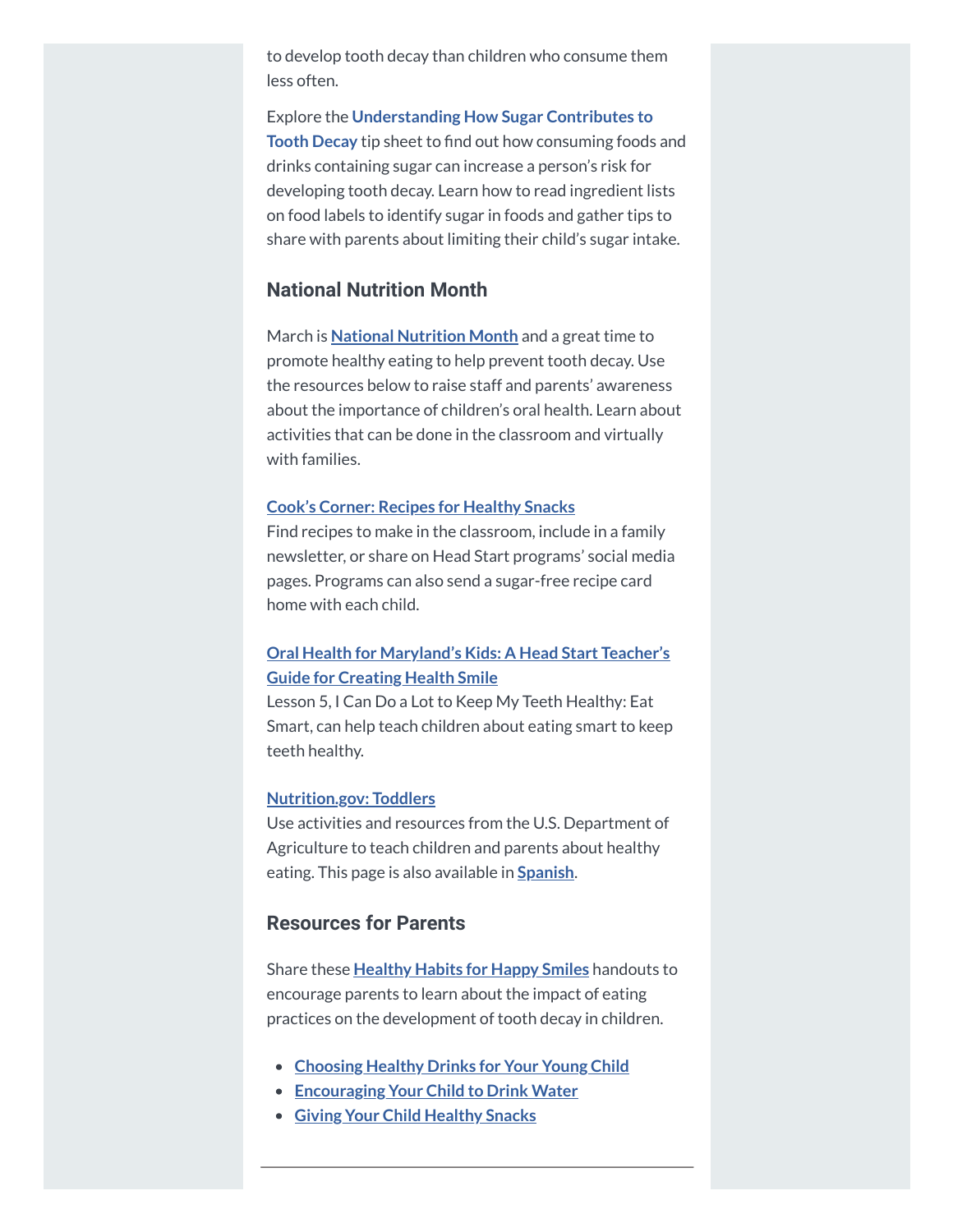### **Cook's Corner Recipe: Veggie Rainbow**

#### **Ingredients**

 bell peppers (red, green, yellow, and orange), sliced into thin strips head cauliflower, cut into bite-sized pieces cup low-fat ranch dressing

#### **Directions**

1. Arrange one slice of each pepper strip on a plate or in a bowl to form a rainbow.

2. Place cauliflower pieces on each side of the rainbow to form a cloud.

3. Spoon 1 tablespoon of ranch dressing onto the plate or bowl for dipping.



**Makes 15 to 20 servings Safety tip:** To prevent injuries, an adult should slice the ingredients.

## **Stay Connected**

Join **[MyPeers](https://hendall.createsend1.com/t/j-l-ziuiluk-l-m/)** to connect with Head Start and early childhood colleagues around the country on this and other topics. The **Health, Safety, and Wellness** community currently has more than 1,100 members who are networking, sharing, and learning from each other. Find it under "All Communities" and select the blue "Join" button.